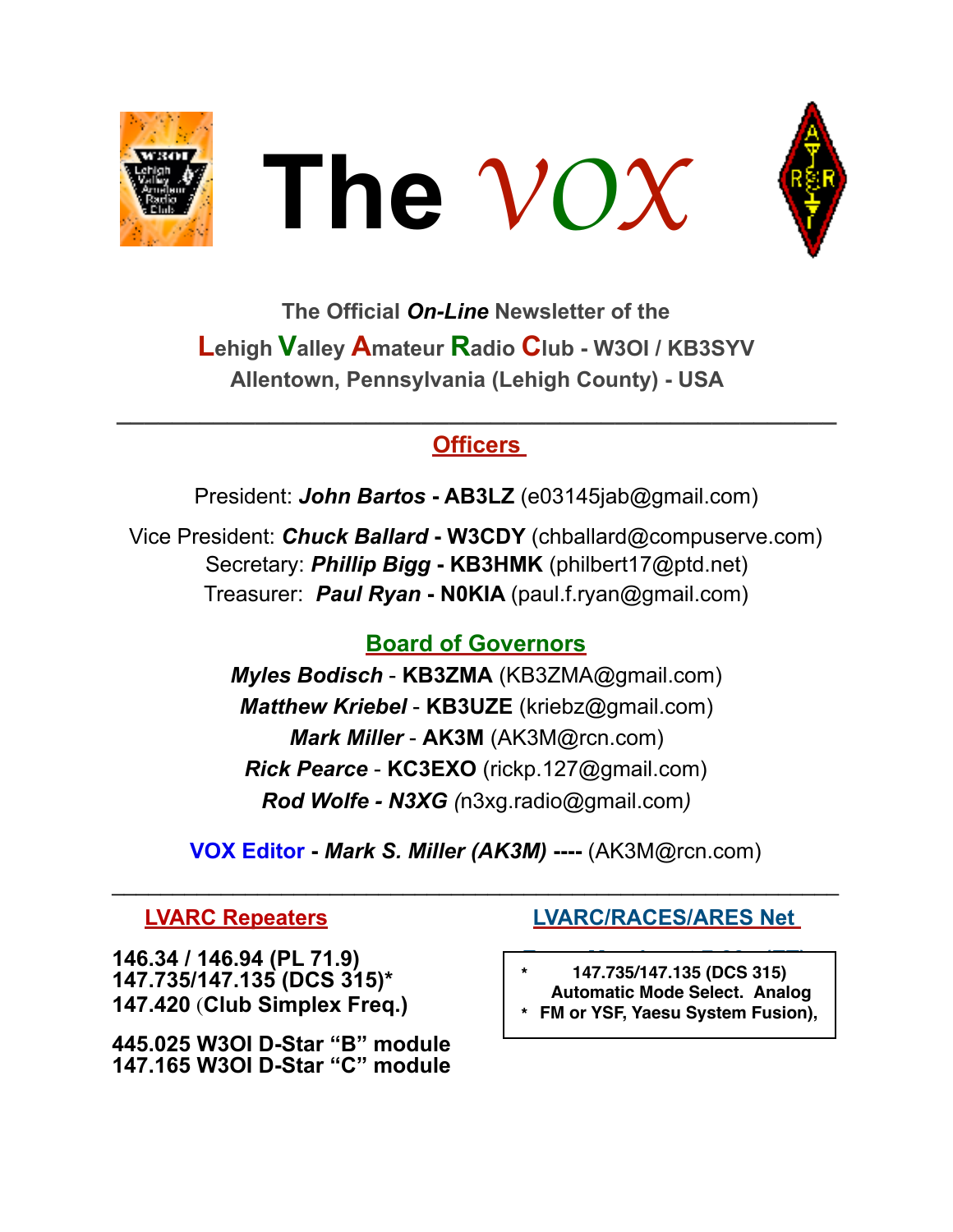The **December** LVARC meeting will be on **Tuesday December 3,** 2019 at the Tri-Clover Fire Company in Orefield at **7:30p (local time).** 

The scheduled program is election for 2020 officers and Board.

# *ALL are welcome to check in! Plan* t *a*t*end!*

**The LVARC holds it's monthly meetings on the FIRST TUESDAY of every month at the Tri-Clover Fire Companyin Orefield, Pennsylvania at 7:30p Eastern time.**

# LVARC TEST SESSIONS

The LVARC holds monthly test sessions on the third Friday of every month. The test is held at Hanover Elementary School at 3890 Jacksonville Road in Bethlehem, PA at **6:30p**.

# **REGISTRATION IS REQUIRED**

**To register, contact Mark (AK3M) at [AK3M@rcn.com](mailto:AK3M@rcn.com)  or call 610-428-4475 NO later than the Sunday BEFORE the session.**

# \*NOTICE\*

The LVARC radio shack is open for use on the third Tuesday of **the month BUT you MUST CONTACT JOHN (AB3LZ) FIRST. John can be contacted at [\(e03145jab@gmail.com\)](mailto:e03145jab@gmail.com).** 



**If you get any ham gear for the holidays, share it with the group. Send a picture(s) and description of your gift(s) for inclusion in the VOX!** 

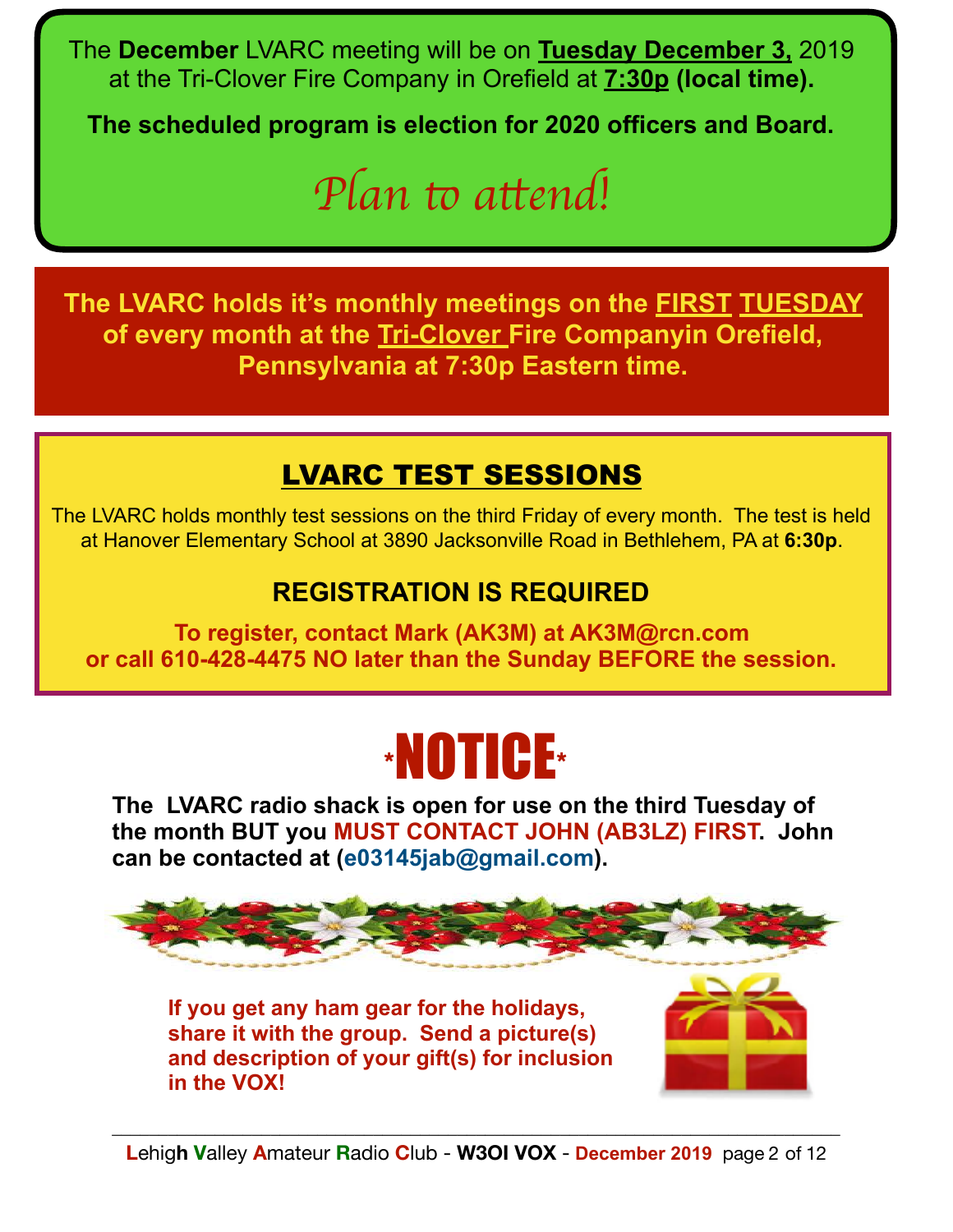# **Upcoming 2019 LVARC Programs**

**December -** (1) (12/3/19) Election of 2020 officers (2) (12/17/19) Presentation of Awards (3) (12/17/19) Annual Holiday party

**Note:** — Programs topics are subject to change. Listen to the Monday Night Net for changes.



The **SELF STUDY Version of EC-001**, the base required course for Level 1, is available, and has been for several months, on the ARRL web site. Members can register for the course via this link: **[http://](http://www.arrl.org/online-course-catalog) [www.arrl.org/online-course-catalog](http://www.arrl.org/online-course-catalog)**. There are two different versions of the course. The **guided** or **mentored version (EC-001)** and the **self-paced** for **experienced emergency communicators (EC-001-S).**— *de W.T.* 



 communications support for five wonderful events!

All LVARC ARES members who participated are to be congratulated! You all deserve a rest and we look forward to the 2020 ARES season. When notified that an event is scheduled, please volunteer your time and communications expertise! —- Mark (AK3M)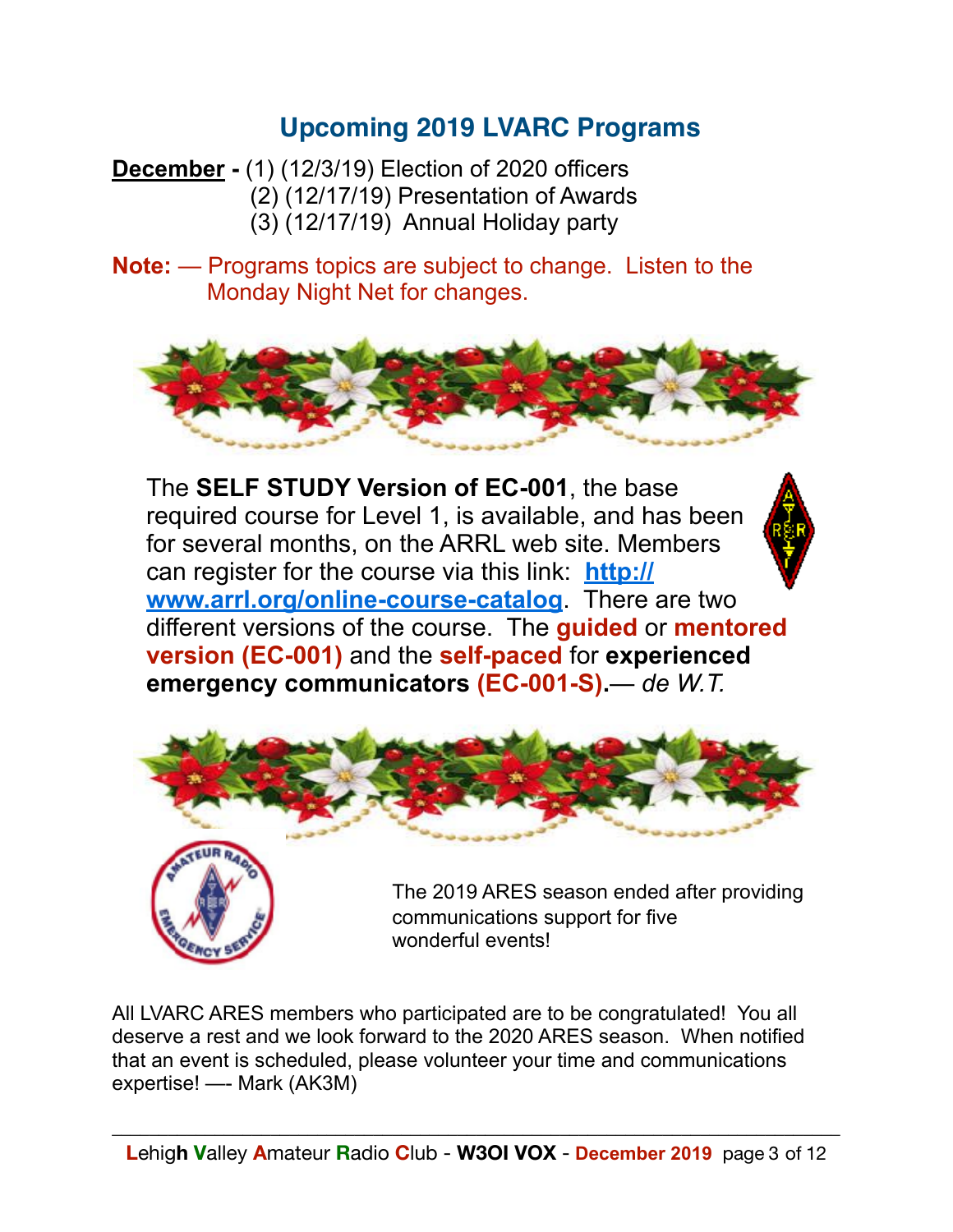# **The LVARC 2019 Activity Calendar**

# **DECEMBER**

**December 2 - Monday Night LVARC Net - 7:30p 146.940 December 3 - LVARC meeting at 7:30p at the Tri-Clover F.C. December 9 - Monday Night LVARC Net - 7:30p 146.940 December 16 - Monday Night LVARC Net - 7:30p 146.940**  *December 17 - LVARC Award Presentation / Holiday Party December 20 - Test session at Hanover Elementary (6:30p)*  **December 23 - Monday Night LVARC Net - 7:30p 146.940 December 30 - Monday Night LVARC Net - 7:30p 146.940** 

\* The LVARC radio shack is open on the third Tuesday of the month *ONLY AFTER CONTACTING JOHN* **(AB3LZ) at [e03145jab@gmail.com](mailto:e03145jab@gmail.com).**

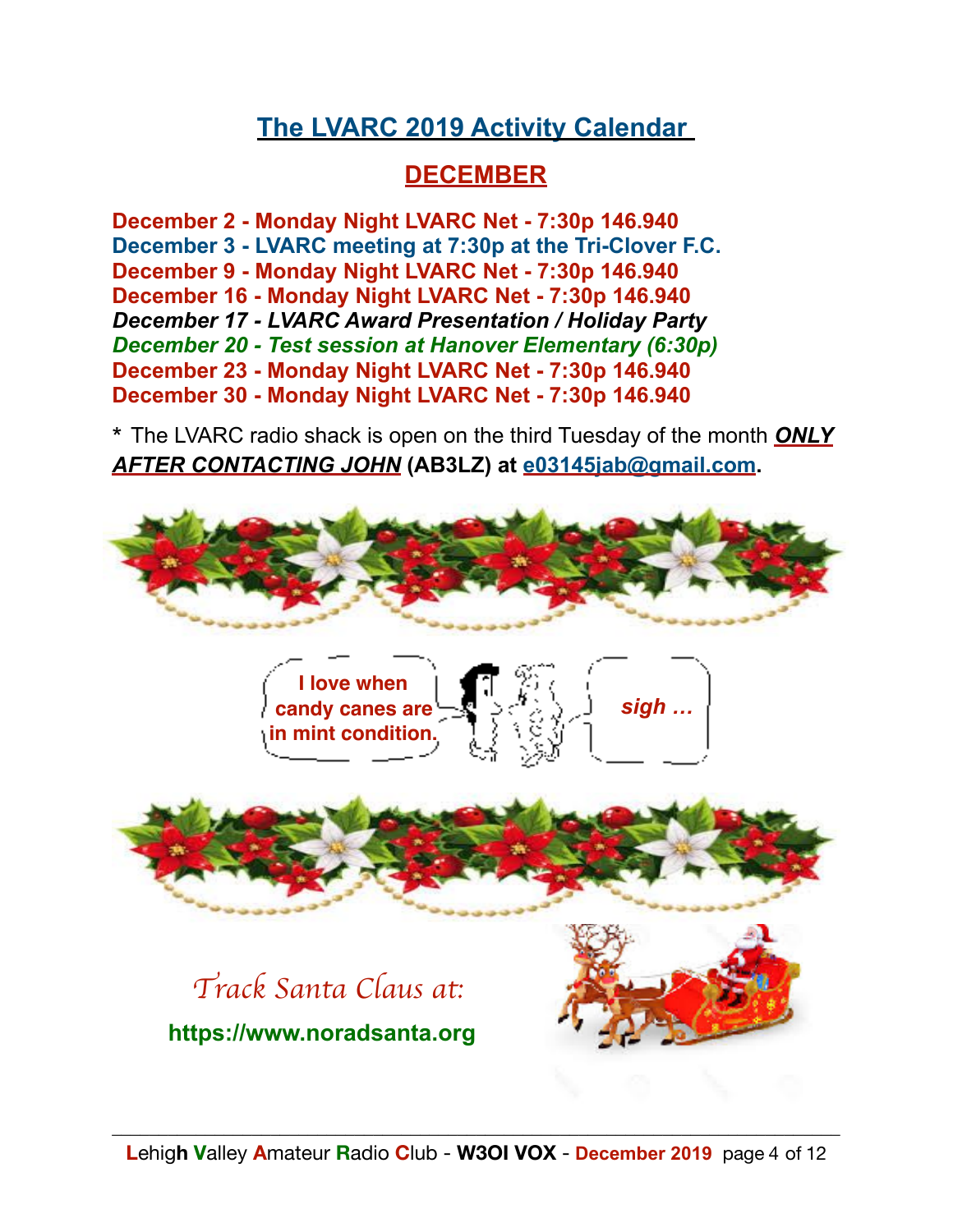# *December 2019*

| Sunday                                               | Monday                                                               | Tuesday                                         | Wednesday                            | Thursday                            | Friday                                                       | Saturday |
|------------------------------------------------------|----------------------------------------------------------------------|-------------------------------------------------|--------------------------------------|-------------------------------------|--------------------------------------------------------------|----------|
|                                                      | <b>LVARC</b><br><b>Net</b><br>7:30p                                  | <b>LVARC</b><br>Meeting<br>7:30p                | 4                                    | D-Star<br><b>Net</b><br>7:00p       | 6                                                            |          |
| 8                                                    | 9<br><b>LVARC</b><br><b>Net</b><br>7:30p                             | 10                                              | 11                                   | 12<br>D-Star<br><b>Net</b><br>7:00p | 13                                                           | 14       |
| 15<br>Deadline to<br>register for<br>test<br>session | 16<br><b>LVARC</b><br><b>Net</b><br>7:30p                            | 17<br><b>LVARC</b><br>Holiday<br>party<br>7:30p | 18                                   | 19<br>D-Star<br><b>Net</b><br>7:00p | 20<br><b>LVARC</b><br><b>Test</b><br><b>Session</b><br>6:30p | 21       |
| 22<br><b>Hanukkah</b><br><b>starts</b>               | 23<br><b>LVARC</b><br><b>Net</b><br>7:30p                            | 24<br><b>Christmas</b><br><b>Eve</b>            | 25<br><b>Christmas</b><br><b>Day</b> | 26<br>D-Star<br>Net<br>7:00p        | 27                                                           | 28       |
| 29                                                   | 30<br><b>LVARC</b><br><b>Net</b><br>7:30p<br><b>Hanukkah</b><br>ends | 31                                              | December<br>2019                     |                                     |                                                              |          |

Rudolph first appeared in a 1939 booklet written by [Robert L. May](https://en.wikipedia.org/wiki/Robert_L._May) and published by [Montgomery Ward,](https://en.wikipedia.org/wiki/Montgomery_Ward) the department store.

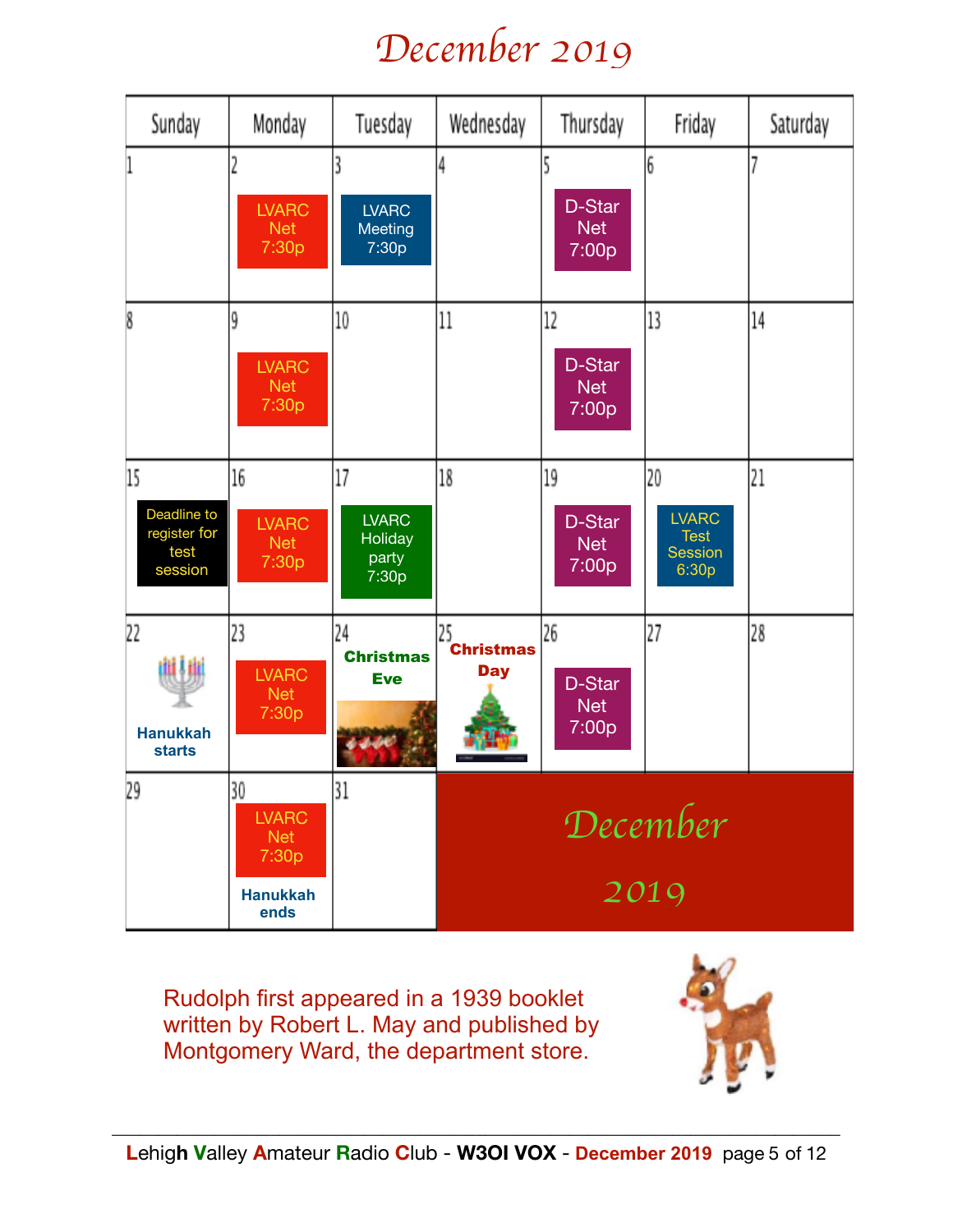

# **2020 Election of LVARC Officers**

 **Election for 2020 LVARC officers will be held on the December meeting night** (Tuesday December 3 2019) at 7:30p local. The slate of officers is as follows:

#### **Officers**

**President** - Myles Bodish (KB3ZMA). - *unopposed* 

**Vice President -** Chuck Ballard (W3CD) Jeff Bauer (WA3PNY)

**Treasurer** - Paul Ryan (N0KIA) - *unopposed*

**Secretary** - Phil Bigg (KB3HMK) - *unopposed*

#### **Board of Governors (Vote for 4)**

Dan Longo (KC3HWD) **Andy Koslap (AK3KA) Steve Olock (KS3RO)** 

**Mark Miller AK3M) Matthew Kriebel (KB3UZE) Rod Wolfe (N3XG) Rick Pearce (KC3EXO)** 

*Five members of the board are needed but the outgoing president gets a position on the board for one year.* 

# **Ways to Vote**

You can vote for the above officers and board members two ways:

**1.** Vote at the December 3 meeting

or

**2.** If you can not attend the meeting but still would like to participate in the election, you can request an absentee mail-in ballot by sending an email to Phil Bigg (KB3HMK) at **PHILBERT17@ptd.net.** All active members of the LVARC, as defined in Article I Section 1.D of the club by-laws, are eligible to vote. Phil will provide instructions for mailing in the ballot.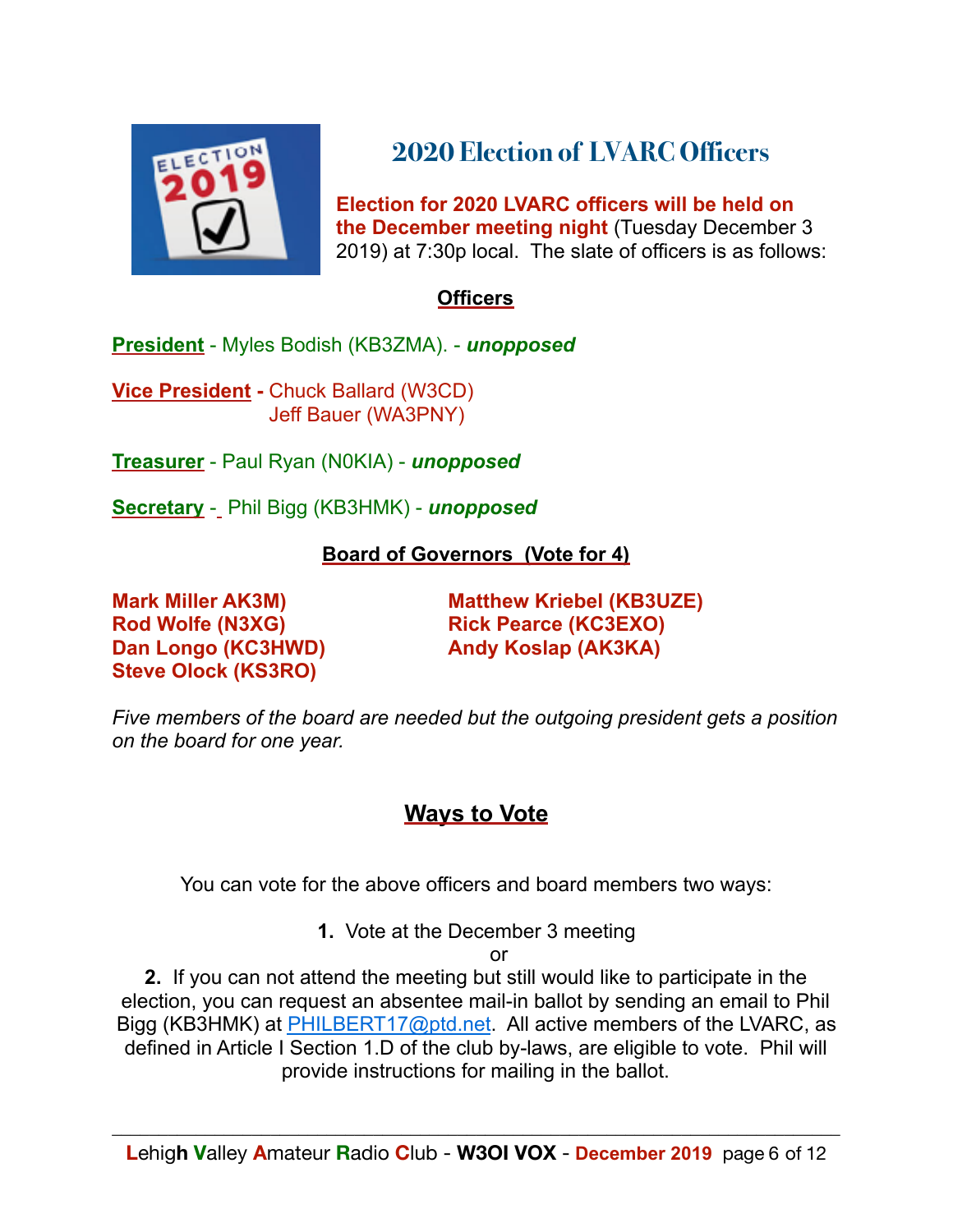# 2020 Dues are now being accepted

The dues for 2020 are now being accepted. Dues are as follows.

#### **Individual membership - \$20.00 Family membership - \$25.00 Student membership - \$15.00**

If you have any questions, email to [LVARC.W3OI@gmail.com](mailto:LVARC.W3OI@gmail.com)

Dues can be paid:

(1) at a meeting in an envelope with you name and call

- (2) Via PayPal
- (3) Send a check via US mail to:

 Paul Ryan (N0KIA) at: 5814 Lindbergh St, Orefield. PA. 18069 (include your name and call)



**Don't forget to check the expiration date of your license.**



**Q: Per a recent holiday fad, what "spy" hides around the house, reporting back to Santa on who has been naughty and nice? (Answer on page 8).**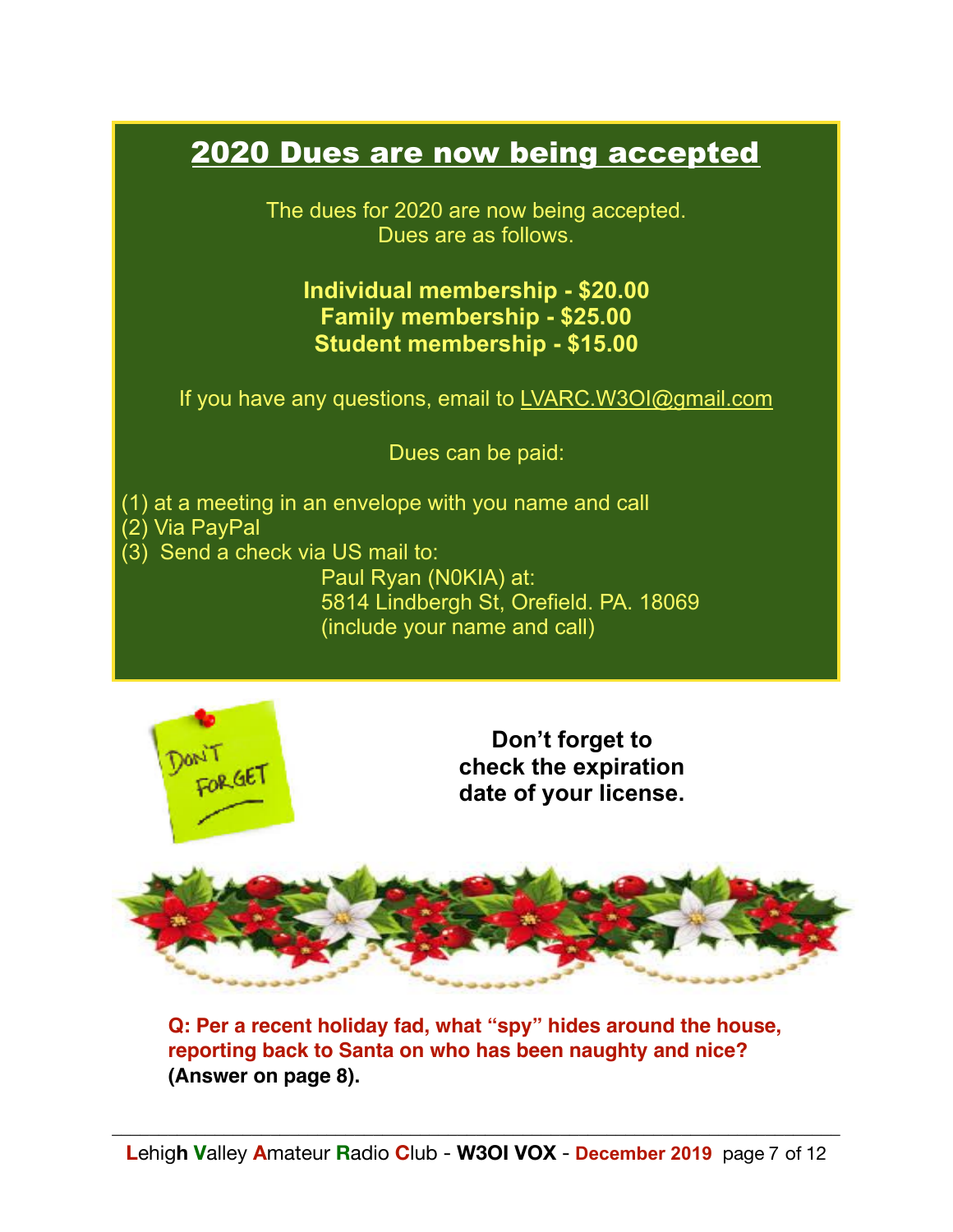

| Kenwood Low Band Portable Combo<br>TK-190-1 29-37, Programmed for 10m Ham and PS Interop<br>TK-190-2 35-54, Programmed for 6m and PS Interop<br>1 charger<br>1 remote speaker mic                                                                                                                  | \$300  |
|----------------------------------------------------------------------------------------------------------------------------------------------------------------------------------------------------------------------------------------------------------------------------------------------------|--------|
| Motorola XPR-7580 800/900 Mhz DMR Portable Radio<br>Ham and 800 Mhz Interop in one radio<br>Charger Included                                                                                                                                                                                       | \$350  |
| Kenwood NX-411 900 Mhz NXDN Portable Radio<br>Charger Included                                                                                                                                                                                                                                     | \$200  |
| XTS-4000 Super Bundle<br>1 UHF1 radio with battery and antenna<br>1 VHF radio with battery and antenna<br>1 charging cradle w/ AC and DC cables<br>1 adapter cup for a multi unit charger<br>Will Part out if interested in only one                                                               | \$1200 |
| Kenwood TK-981 900 Mhz Mobile<br>Dash Mount Radio (internal speaker) w/ microphone                                                                                                                                                                                                                 | \$100  |
| Motorola MCS2000 900 Mhz Mobile<br>Dash Mount Radio MII with speaker and microphone                                                                                                                                                                                                                | \$100  |
| MOTOROLA UHF1 (380-470) XTS5000 Package<br>Recently Tuned and Fully Aligned<br>Flashocode includes ADP and Hardware encryption as well as FPP<br>Includes 2 batteries<br>Includes remote speaker microphone<br>Includes mobile/base XTVA w/ HHCH, speaker, power cord and<br>radio antenna adaptor | \$500  |



**Q: Per a recent holiday fad, what "spy" hides around the house, reporting back to Santa on who has been naughty and nice?**

**A: Elf on a Shelf**

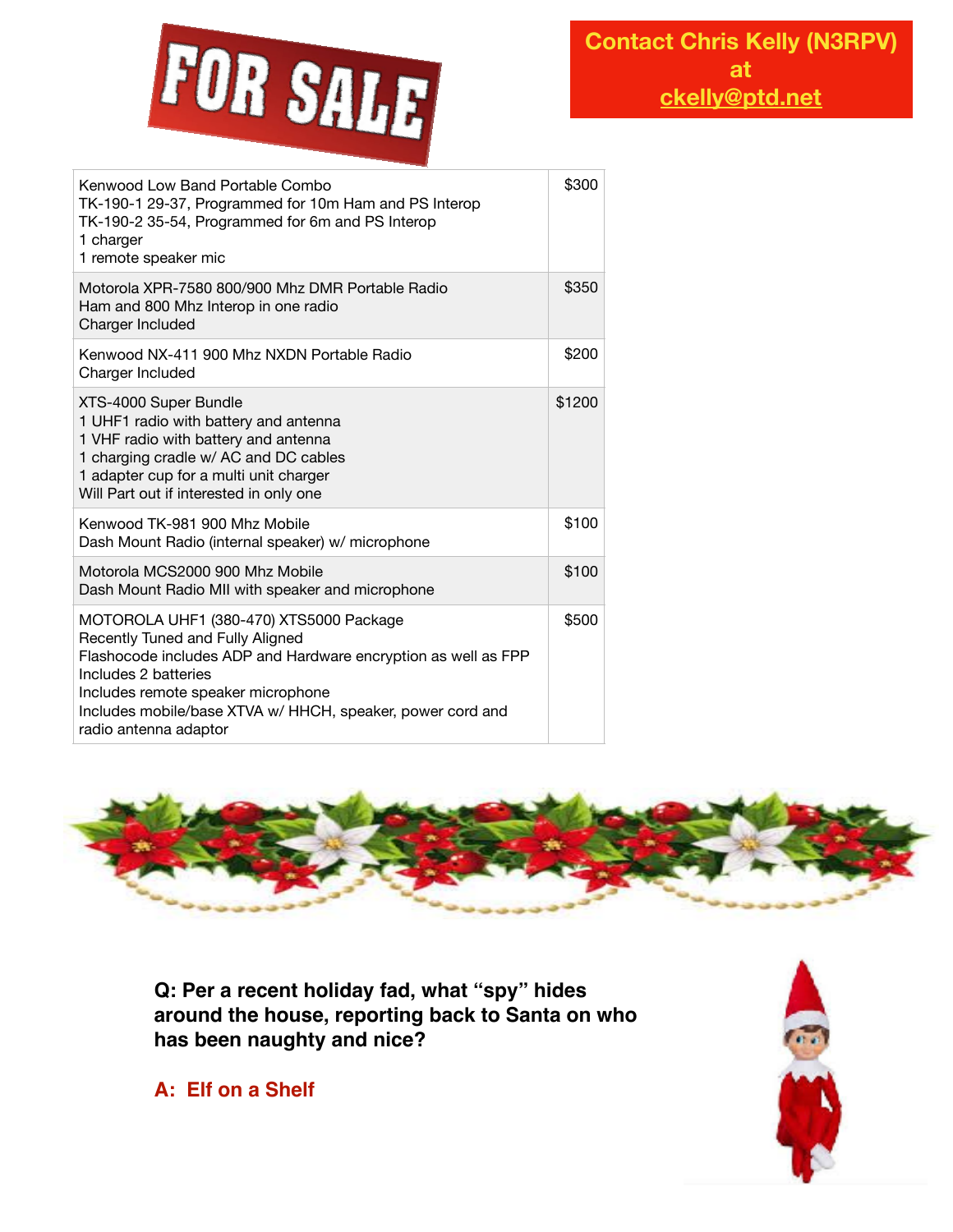**VE Report** de Mark (AK3M)

At the November 15, 2019 LVARC test session, one tested and one passed. **CONGRATULATIONS** to Robert Roomberg (KB3BYT) who upgraded from General to Extra.



VE's in attendance included Mark (AK3M), Walt (KE3SP) and Doug (N3WGH).

The next scheduled test session will be held on Friday December 20, 2019. To register for the session, contact Mark (AK3M) on or before Sunday December 15, 2019 at **[AK3M@rcn.com](mailto:AK3M@rcn.com)**.



### **LVARC Gear Now Available**



**The LVARC logo is now registered with MP Outfitters.** You can visit their store and order shirt(s) with the logo on it/them. You first visit and select your shirt. There you can place your order and pick up a few days later. There are many different styles and prices of apparel. An LVARC shirt would make a terrific Christmas gift!

MP Outfitters is located at:

MP Nursing Apparel 2733 W. Emmaus Ave. Allentown, PA 18103 (610)797-6900 Hours: Monday-Friday 9am-7pm Saturday 10am-4pm Sunday Closed



# **Display the LVARC logo proudly!**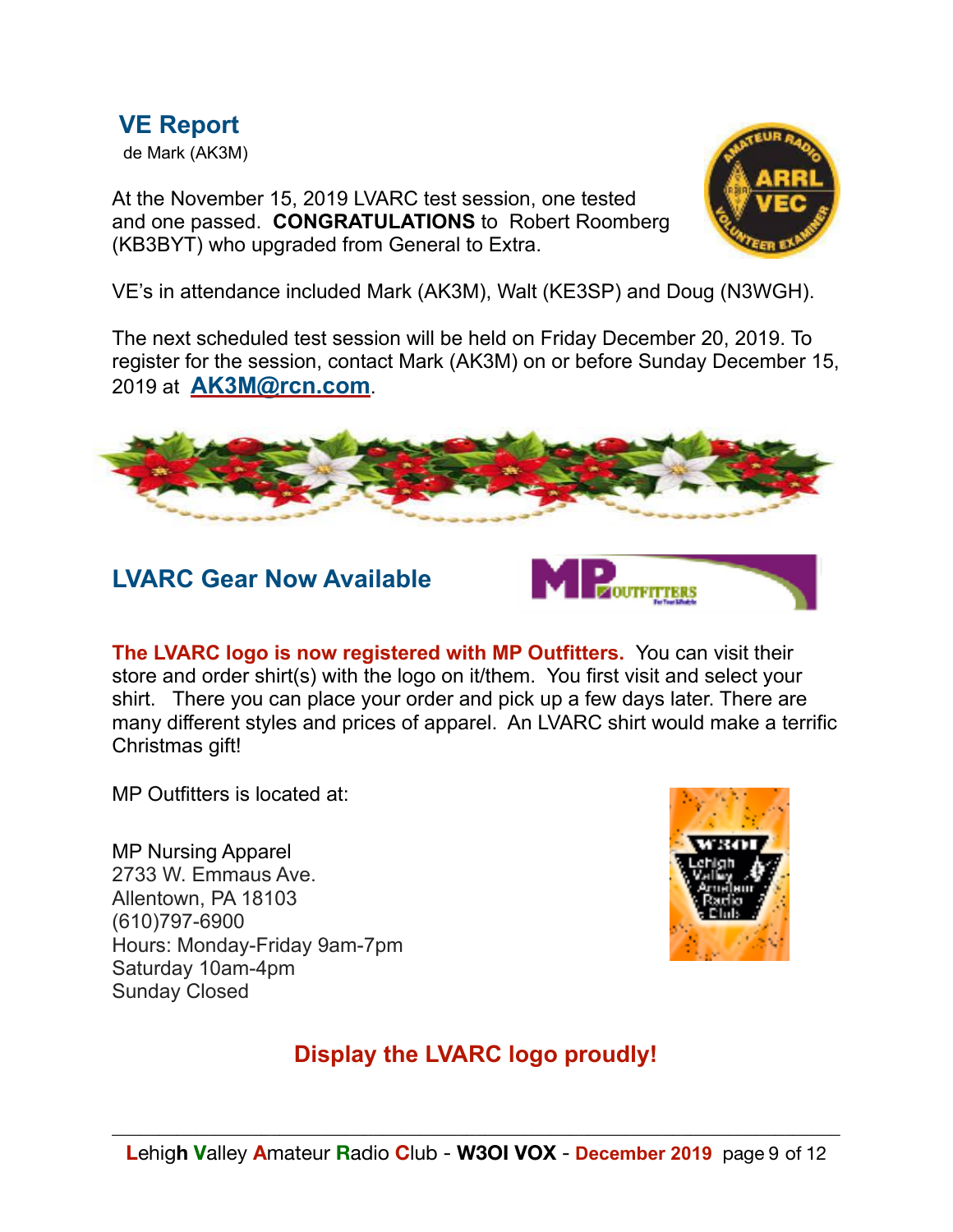# **Lehigh Valley Amateur Radio Club (W3OI) Meeting Minutes**

Date: November 5, 2019

The meeting was called to order by President Bartos at 1931 Hrs. (EST).

The meeting opened with the Pledge of Allegiance, and then a moment of silence was observed for Silent Keys.

There were a total of 23 members in attendance, and the club was joined by 1 guest.

The following Board Members were present at the meeting:

| <b>President - John Bartos</b>        | Present |
|---------------------------------------|---------|
| <b>Vice President - Chuck Ballard</b> | Present |
| Treasurer - Paul Ryan                 | Present |
| Secretary - Phil Bigg                 | Present |
| <b>Board Members: Myles Bodisch</b>   | Present |
| <b>Mark Miller</b>                    | Present |
| <b>Rick Pearce</b>                    | Present |
| <b>Matt Kriebel</b>                   | Present |
| Rod Wolfe                             | Present |

**Guests:** Bridgette Reed

**Corrections additions to the minutes:** None noted Motion to accept made by: Chuck – W3CDY Seconded by: Carl – AA3IX Motion passed by voice vote: (Y/N) Y

# **Treasurer's Report** (Paul - N0KIA)

 The report was presented Motion to accept made by: KC3HWD - Dan Seconded by: Walt – KE3SP Motion passed by voice vote: (Y/N) Y

Paul mentioned that the 2020 dues are now due. He will take any form of payment.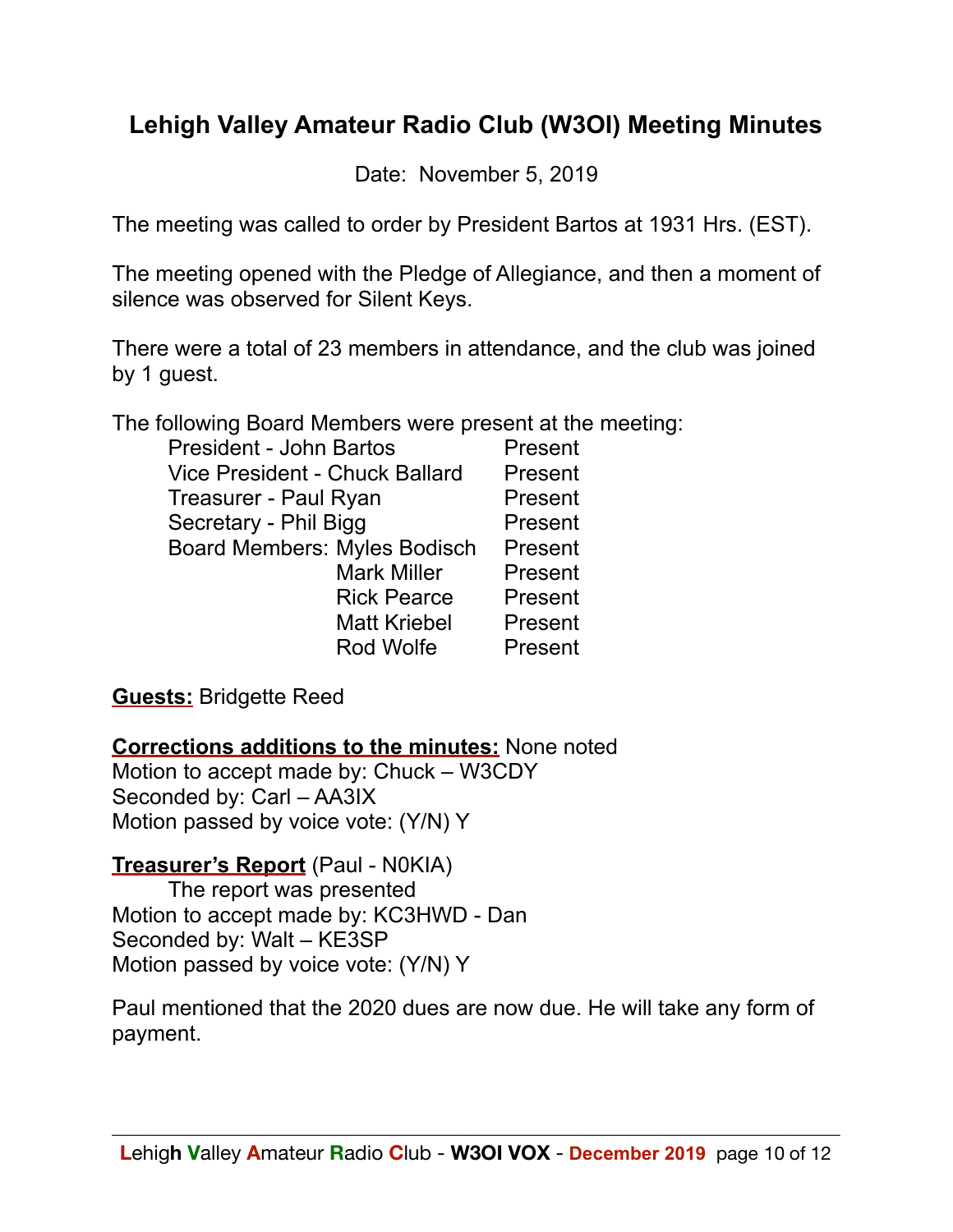#### **Committee Reports:**

 Repeater: No known issues with the repeaters. Some issues with the W3EPE repeater.

**Program:** Tonight's program is presented by Jeff (WA3PNY). He will be doing a presentation on the XLX Reflector. John handed out questionnaires to see what the members would like for programs next year. He also asked if anyone would like to do a program for next year. The March program will be Gordon West.

**Volunteer Examiners:** There was no one scheduled to test at the October 18 test session. The next test session is scheduled for November 15. The deadline to register for that test session is Sunday November 10.

**ARES / RACES:** The only ARES event scheduled is the D&L Rail Trail Half Marathon was held on November 3. There will be no more scheduled ARES events until April, 2020.

There was a Limerick drill was held on Wednesday October 23, 2019. The LVARC trailer was used as the amateur radio command center. There will be another Limerick drill on Tuesday November 19, 2020 with possible deployment.

**Club Station / Trailer:** The club had a work day last month. Unfortunately it rained. John says we need to get up on the roof to do some work. The station was cleaned up. The trailer roof was insulated and some of the headliner in. Hoping to have the mast and the roof done by the end of the month. Would like to use it more once it's done. The club would also like to try and see if the radios that are in the LC Command unit are working and programmed right. Discussion followed.

**Communications:** Nothing to report

**Old Business:** The deadline for nominations for the Pres Schuler award is November 29. Please contact John (AB3LZ).

The club Christmas party is December 17.

 A motion was made by Chuck (W3CDY) and seconded by Rick (KC3EXO) to reopen nominations for 2020. Motion passed by voice vote: (Y/N) Y